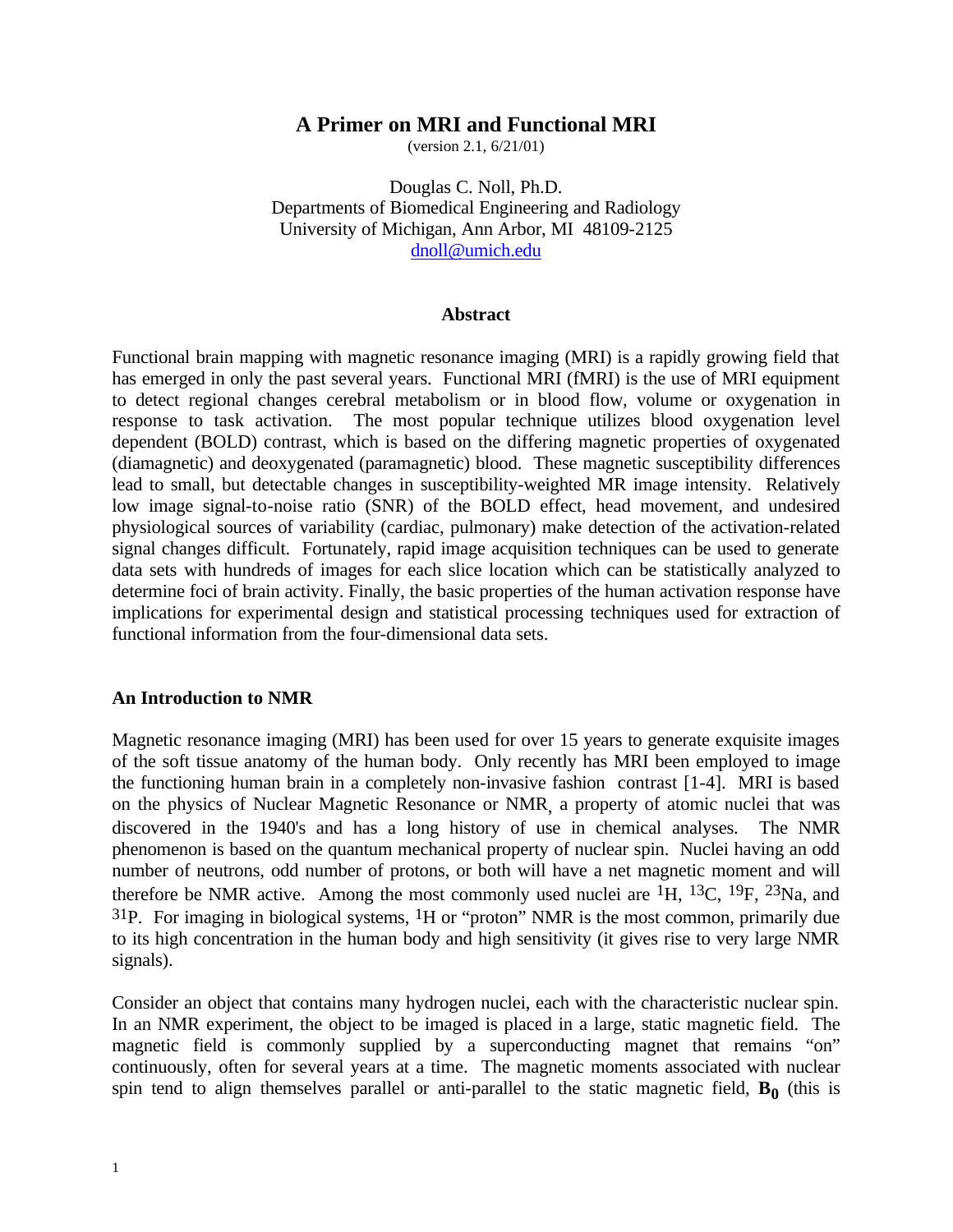equivalent to spins residing in low or high energy states, respectively). A slightly larger fraction aligns parallel to the main magnetic field forming a net magnetization (**M**) parallel to the magnetic field as shown in Figure 1.



Figure 1. Randomly oriented magnetic moments aligning with an applied magnetic field (**B<sup>0</sup>** ) to form a net magnetization.

The magnetization demonstrates a resonance phenomenon to oscillating magnetic fields at a characteristic frequency determined by the Larmor relationship:

$$
f = \gamma \mathbf{B}_0 \tag{1}
$$

where  $B_0$  is the strength of the applied magnetic field, and  $\gamma$  is a proportionality constant specific to the nuclear species. For example, with <sup>1</sup>H or protons,  $\gamma = 42.58 \text{ MHz/T}$  and if the magnetic field is 1.5 T, then the resonant frequency is 63.76 MHz. Because of this resonance phenomenon, if an oscillating magnetic field at this resonance frequency is applied to the object, then the spins will absorb energy and become excited. The oscillating magnetic field is called an radio frequency (RF) field because the frequencies are similar to those used in radio transmission. This process, know as excitation, results in the magnetization being partially or completely tipped the into the plane perpendicular to main magnetic field. Once excited, the magnetization precesses around the static magnetic field at its resonant frequency given in Equation (1), above. A coil placed near to the object can detect this precessing magnetization as shown in Figure 2.



Figure 2. Excited magnetization precessing around the static magnetic field thus inducing a voltage, s(t), in a nearby coil.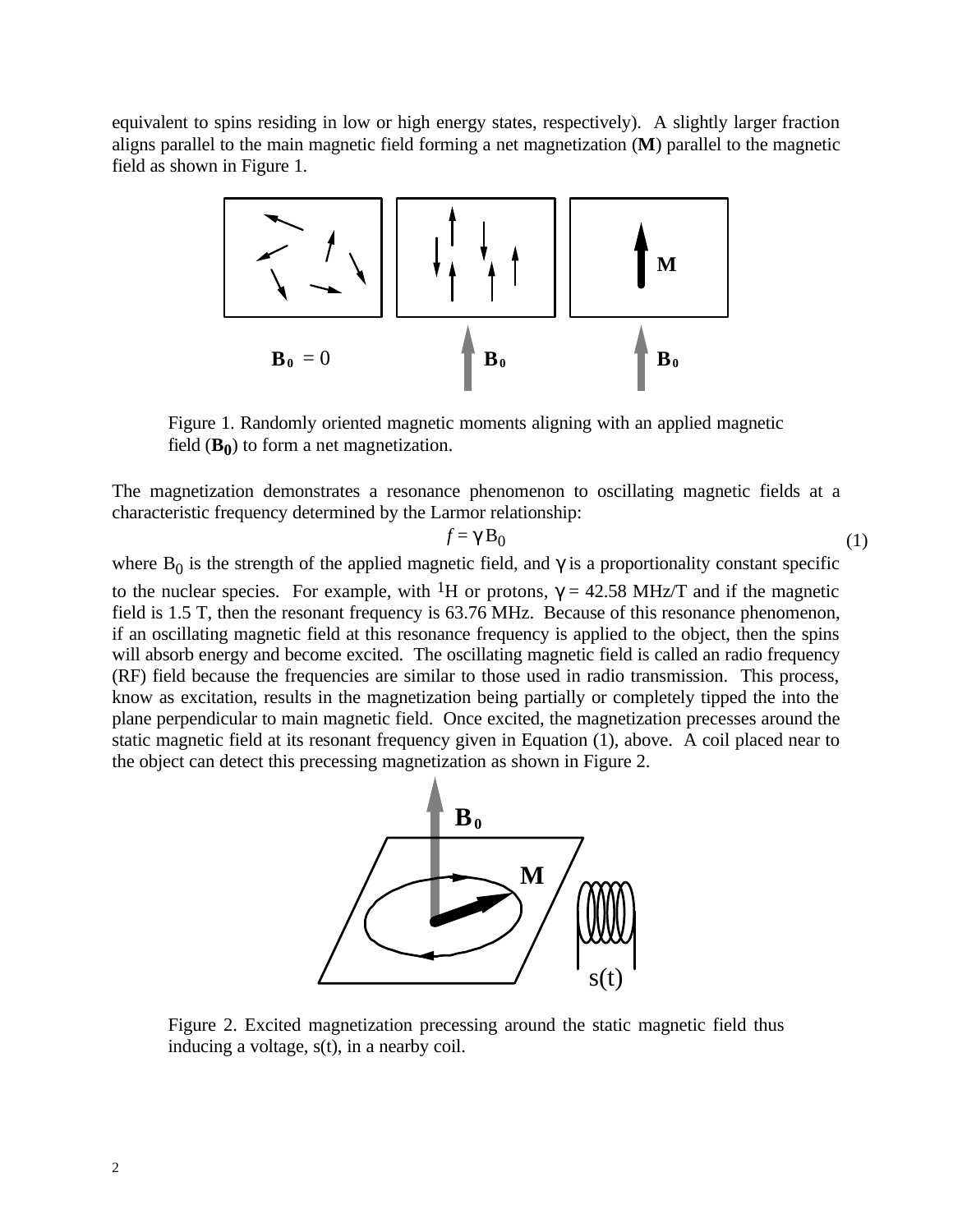Following excitation, the magnetization returns to its equilibrium state according to exponential decay processes. The magnetization precessing in the plane perpendicular to the static field, decays exponentially with the time constant, T<sub>2</sub>. The mechanism underlying this decay term is incoherent (and unrecoverable) phase dispersal of the signal due interactions between nuclear spins. In the presence of an inhomogeneous magnetic field, spins will have differing precessing rates induced by this inhomogeneity also causing phase dispersal and more rapid signal decay. The decay of magnetization including both T<sub>2</sub> (spin-spin interactions) and magnetic field inhomogeneity is given a time constant called  $T_2^*$ . Finally, the magnetization returns to its equilibrium state, aligned to the main magnetic field with time constant, T1. Much of MRI is based on exploiting differences in these parameters to develop image contrast between different tissues.

A good analogy for the resonance phenomenon is a guitar string. Here the frequency varies according to the tension on the string (rather than the strength of the magnetic field). This string is commonly plucked to excite it, but it can also be excited by holding a loudspeaker near to the string and playing a note at the same frequency as the string. The latter case is similar in manner to the way in which nuclear spins are excited. The acoustic waves coming off of the string will then slowly decay away. This is just like the  $T<sub>2</sub>$  decay.

# **Localization in One Dimension**

Spatial localization in MRI is accomplished by a controlled manipulation of the magnetic field [5]. Based on the Larmor relationship of Equation (1), a spatially variant magnetic field will lead to a spatially variant distribution of resonant frequencies. Since precessing magnetization from the entire object induces signal changes in the receiver coil, the received signal now contains a spectrum of received signals. Frequency analysis can then be used to discriminate between different spatial locations based on the spatial distribution of magnetic field strength. Typically, specially designed electrical coils are used to induce a magnetic field manipulation that varies linearly with spatial location:

$$
B(x) = B_0 + G \cdot x \tag{2}
$$

where G is the slope or "gradient" of the strength of the magnetic field. This additional magnetic field described by G is called a gradient magnetic field. Since this gradient is applied in the *x* direction, this is called an *x*-gradient  $(G_x)$ . Using Equation (1), the frequency distribution is now:

$$
f(x) = \gamma (\mathbf{B}_0 + \mathbf{G} \cdot x). \tag{3}
$$

There is now a one-to-one correspondence of spatial location in the *x* direction with frequency of precession as shown in Figure 3(a). If we take the received signal (e.g.  $s(t)$  from Fig. 2) and generate its spectrum, then we get a picture of what the distribution of the magnetization as a function of spatial location, as shown in Figure 3(b). Relating frequency to spatial location is very common in MRI and is given the term "frequency encoding."

The mathematical relationship that converts a signal (e.g. s(t)) into its spectrum is called the Fourier transform. The one-dimensional (1D) Fourier transform of the signal, therefore, gives the one-dimensional distribution of magnetization in the *x* direction (if you will, a 1D image). The intensity of the image (e.g. the height of the curve in Fig. 3(b-lower)) defines how much magnetization exists at that particular *x* position.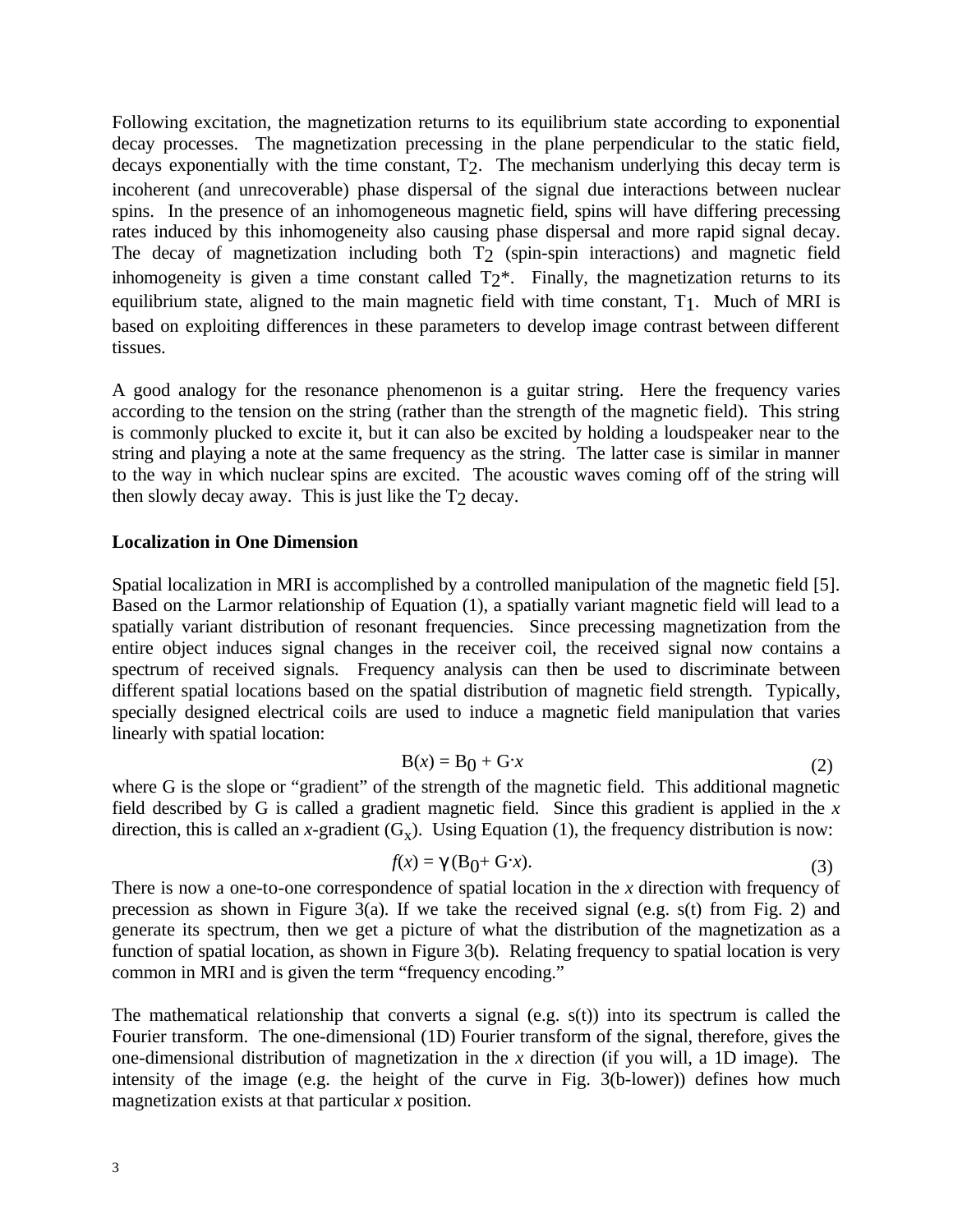

Figure 3. (a) Frequency distribution as a function of position. (b-upper) Frequencies in an object and (b-lower) the corresponding spectrum.

#### **Pulse Sequences**

Every NMR imaging experiment is governed by a computer program called a "pulse sequence," which is simply a list of instruction the various experimental units. Figure 4 contains a pulse sequence diagram of a 1D imaging experiment. The elements are as follows: first an RF pulse is applied to excite the magnetization and then the *x*-gradient is applied to set up the correspondence between frequency and spatial location (in *x*) (frequency encoding). During the frequency encoding, the received signal (e.g. s(t)) is sampled by the data acquisition unit. As described above, a 1D image is created by taking the Fourier transform of this sampled data. Finally, after the signal has decayed away  $(T_2)$  and the magnetization has recovered  $(T_1)$ , the process is repeated (to allow some different encoding, averaging, a different slice, etc.).



Once nice analogy for a precessing nucleus is the rotation of the hand of a clock. Fast precession means faster rotation of the clock hand. In Figure 3, for example, a clock on the right side would rotate faster than a clock on the left side. An interesting feature is that precession (or rotation) of the nuclei is completely determined by the applied magnetic field. For example, turning the gradient off can almost instantly stop the situation where the right side of the object is at a higher frequency than the left side (Figure 3). It can also be restarted just as quickly. The precession can be started and stopped as the gradients are commanded to start and stop. Figure 5 contains another pulse sequence that will have almost exactly the same data as in Figure 1.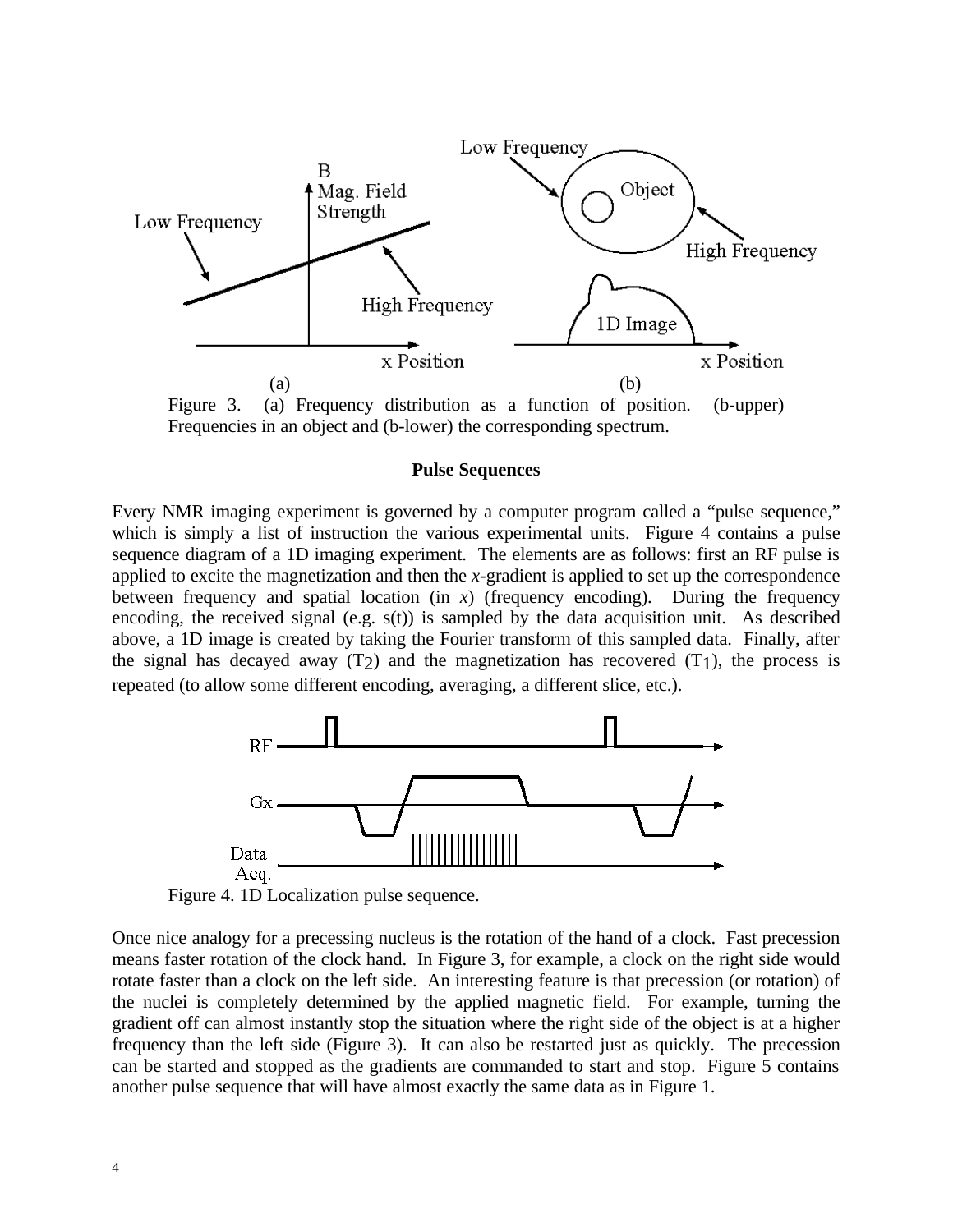

In Figure 4, the nuclei are precessing in a very smooth and uniform fashion while in Figure 5, the nuclei are precessing in more of a "stop-action" or jerky motion. Nevertheless, because the gradient was turned on for the same amount of time between data acquisition samples, the sampled data will be the same. In this method, there is no gradient turned on during each data acquisition so all positions in space have the same precession frequency. Therefore, we can't call this frequency encoding. Instead, we observe that past history of gradients is frozen into the phase of the nuclei. We therefore refer to this method as "phase encoding." As before, if we take the Fourier transform of the sampled data, we'll get a 1D image of the object.

#### **Localization in Two Dimensions (Imaging)**

Localization in 2D cannot be performed by simply turning on two gradients (for example, the *x* and *y* gradients) at the same time (this will lead to a gradient in a direction halfway between *x* and  $y - at 45^\circ$ ). Instead, the two gradients must be applied in a precise sequence. One thing that can be done is to merge the two 1D imaging schemes described above (Figures 4 and 5). For example, we can use the frequency encoding method of Figure 4 in the *x* direction and the phase encoding method of Figure 5 in the *y* direction. Here we will place a frequency encoding between each phase encoding step. The pulse sequence for this method is shown in Figure 6. There are many different ways to encode the object data in two dimensions – this method, called Echo Planar Imaging (EPI) [6, 7], is one that is commonly used in functional MRI.



Figure 6. The EPI pulse sequence with phase encoding gradient (Gy) and frequency encoding gradient (Gx).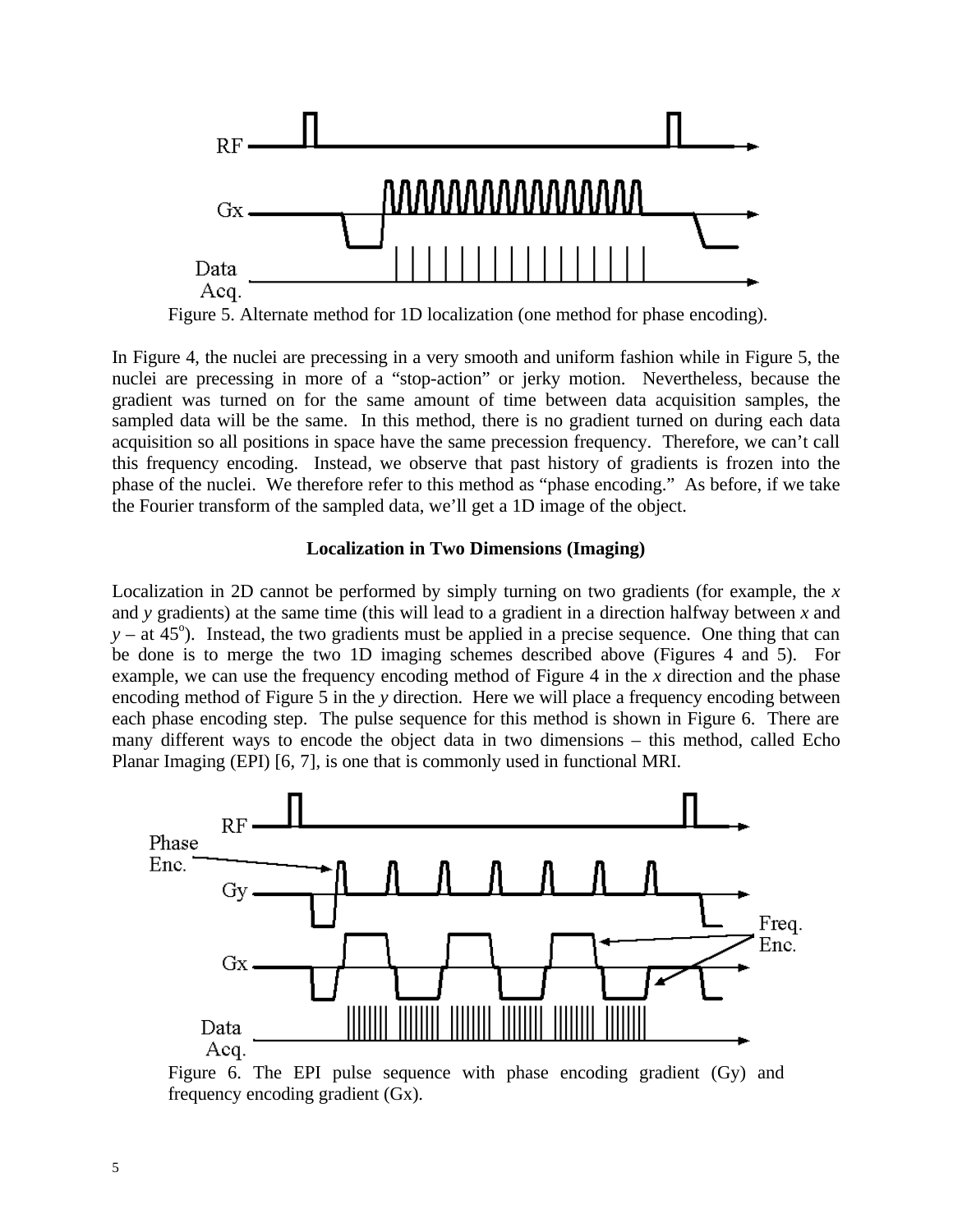Commonly we structure the acquired data in a two dimensional grid that is called "k-space." This is shown below in Figure 7. There is some elegant mathematics to describe how data are placed into k-space [8-10], but in general, the data acquired form a continuous pathway through the kspace data, which is sometimes called a k-space trajectory. The EPI pulse sequence is uniquely characterized by a "zig-zag"-like pathway that goes back and forth rapidly in the frequency direction  $(k_x)$  and moves slowly in the phase direction  $(k_y)$ . We previously discussed that the Fourier transform can be used to convert the acquired data into its spectral equivalent for both frequency encoding and phase encoding data. As shown above in Figure 3, the spectrum represents spatial position. Here we apply the Fourier transform in both frequency and phase directions obtain the 2D spatial map of MRI data, which is simply an MR image.



Figure 7. k-space data for the EPI pulse sequence with phase encoding direction (ky) and frequency encoding direction (kx). Taking the Fourier transform in both directions produces the MR image.

Creating an MRI image requires sampling the 2D k-space with sufficient density over a specified extent. The Nyquist sampling theorem dictates the level of sampling density necessary to prevent spatial aliasing of the reconstructed object (parts of the object can alias to different locations). The extent of the acquisition in Fourier space dictates the high-spatial frequency content and hence, the spatial resolution. One feature that distinguishes different image acquisition methods is how quickly one can acquire data for an image and how easily the methods can be extended to generate higher spatial resolution. The EPI method is well known as a very fast method that generally has poor spatial resolution.

The last part of the puzzle is how slices are excited. We describe above how to generate a 2D image, but most humans are 3D. The most common way of dealing with the third dimension is with slice-selective excitation. Remember, if we apply an oscillating (RF) magnetic field at the resonant frequency of a nucleus, then it will become excited. If the RF field is not at the resonant frequency, then no excitation occurs. If we apply a gradient in the *z* direction, then we can make the resonant frequency vary as a function of *z* position. Now, when the RF field is applied, it will match the resonant frequency only for a plane at a particular  $\zeta$  location. Thus only a plane (or slice) will be excited. Other slices can be excited by shifting the RF frequency up or down, or by shifting the overall magnetic field up or down. Finally, any of the three directions  $(x, y, \text{ or } z)$  can be interchanged and in fact, this coordinate system can be arbitrarily rotated in 3D to achieve any obliquely oriented slices that you may desire.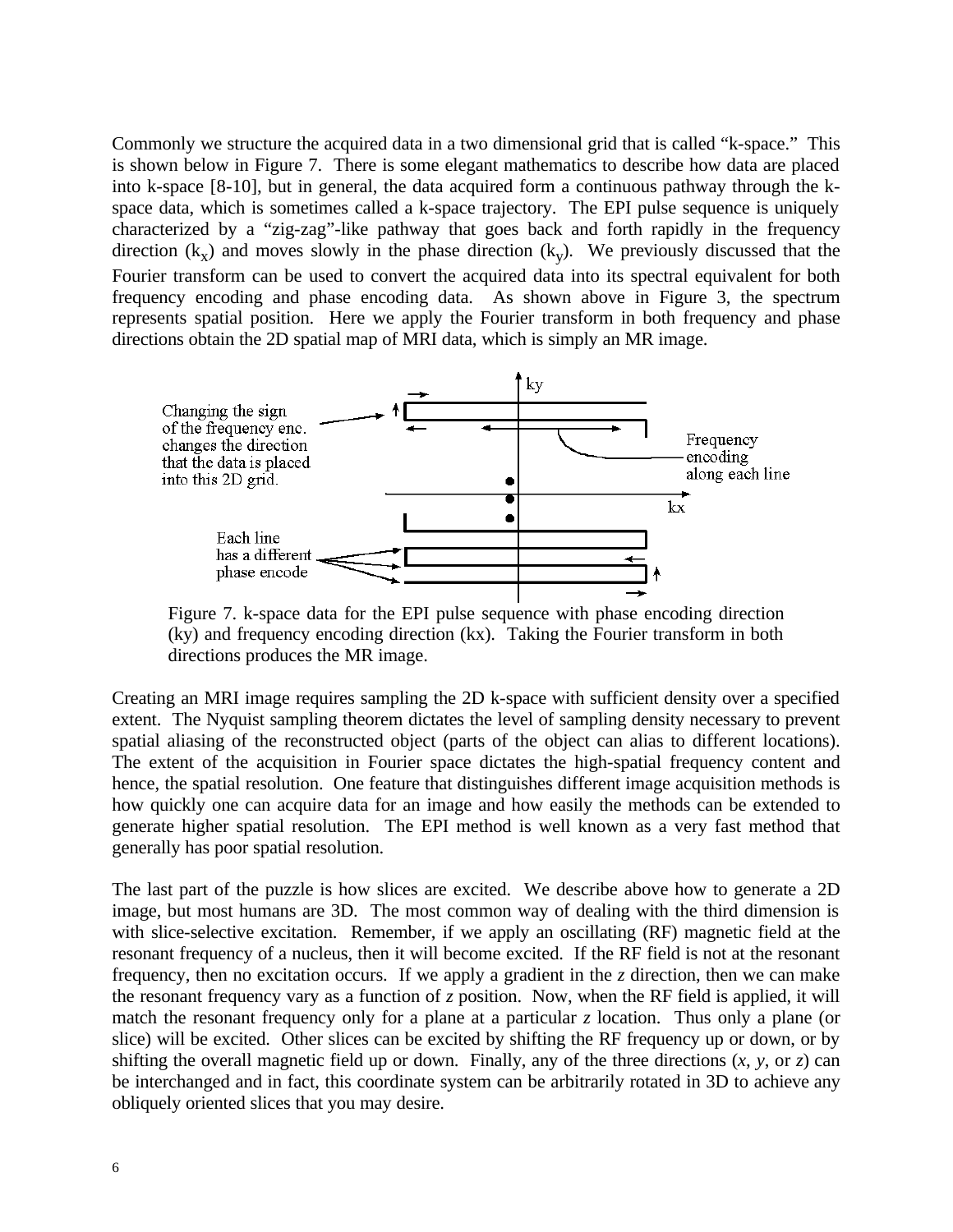# **Introduction to Functional MRI**

The physiology of neuronal activity involves many complex processes. It has been established, as long ago as 1890 [11], that physiological functions in the brain respond regionally to brain activity. Magnetic resonance has the capability to measure parameters related to several of these physiological functions, including changes in phosphorus metabolism and metabolic byproducts, blood flow, blood volume, and blood oxygenation. The most common technique uses blood oxygen level dependent (BOLD) contrast [1-4]. This technique is based on the magnetic susceptibility of hemoglobin (Hb). Deoxygenated Hb is paramagnetic, while fully oxygenated Hb is diamagnetic. The presence of the paramagnetic deoxy-Hb distorts the static magnetic field. Spins in this non-uniform magnetic field now precess at different frequencies causing more rapid phase dispersal and decay of the NMR signal. Therefore, changes in blood oxygenation can cause changes in the MR decay parameter,  $T_2^*$ , leading to changes in image intensity in  $T_2^*$ -weighted images. Table 1, below summarizes the changes in physiology and MR parameters that enable MRI to detect signal changes based on blood oxygenation.

| <b>Blood Flow</b>               |      |
|---------------------------------|------|
| O <sub>2</sub> Utilization      |      |
| Blood $O2$ Level                |      |
| Deoxy-Hemoglobin Level          |      |
| Distortions to $B0$             | الحل |
| Phase dispersal of M            |      |
| Effective Decay Rate $(1/T2^*)$ |      |
| $T2^*$ -weighted Signal         |      |

Table 1. Focal physiological and MR parameter changes resulting from cortical activation.

The relatively straight forward story is, unfortunately, oversimplified. To give some idea of the complexity of the physiological and physical response of this fMRI signal, refer to Figure 8, below (adapted from Springer, et al. [12]). In this figure, the connecting arrows describe the effect of one parameter on another. Positive/negative arrows indicate positive/negative correlations between the parameters. For example, a increase in blood flow with no other effects would lead to an increase in blood oxygenation while an increase in oxygen metabolism would lead to decrease in blood oxygenation. The rightmost pathway through the diagram is the dominant pathway of physiological and physical effects leading the positive change in BOLD signal in fMRI. One might notice that there are some pathways that have a net negative effect on the signal – as described above, the increase in oxygen metabolism leads to decrease in blood oxygenation, which reduces the fMRI signal. Increases in blood volume will increase the amount of deoxyhemoglobin which makes the magnetic field less uniform and also reduced the fMRI signal. The positive signal changes seen in fMRI studies rely on the dominance of the increase in blood flow over changes in blood volume and oxygen utilization. Further adding to the complexity of the MR signal is an interaction between the observed MRI signal and physical properties such as vessel diameter, orientation, hematocrit and blood volume fraction.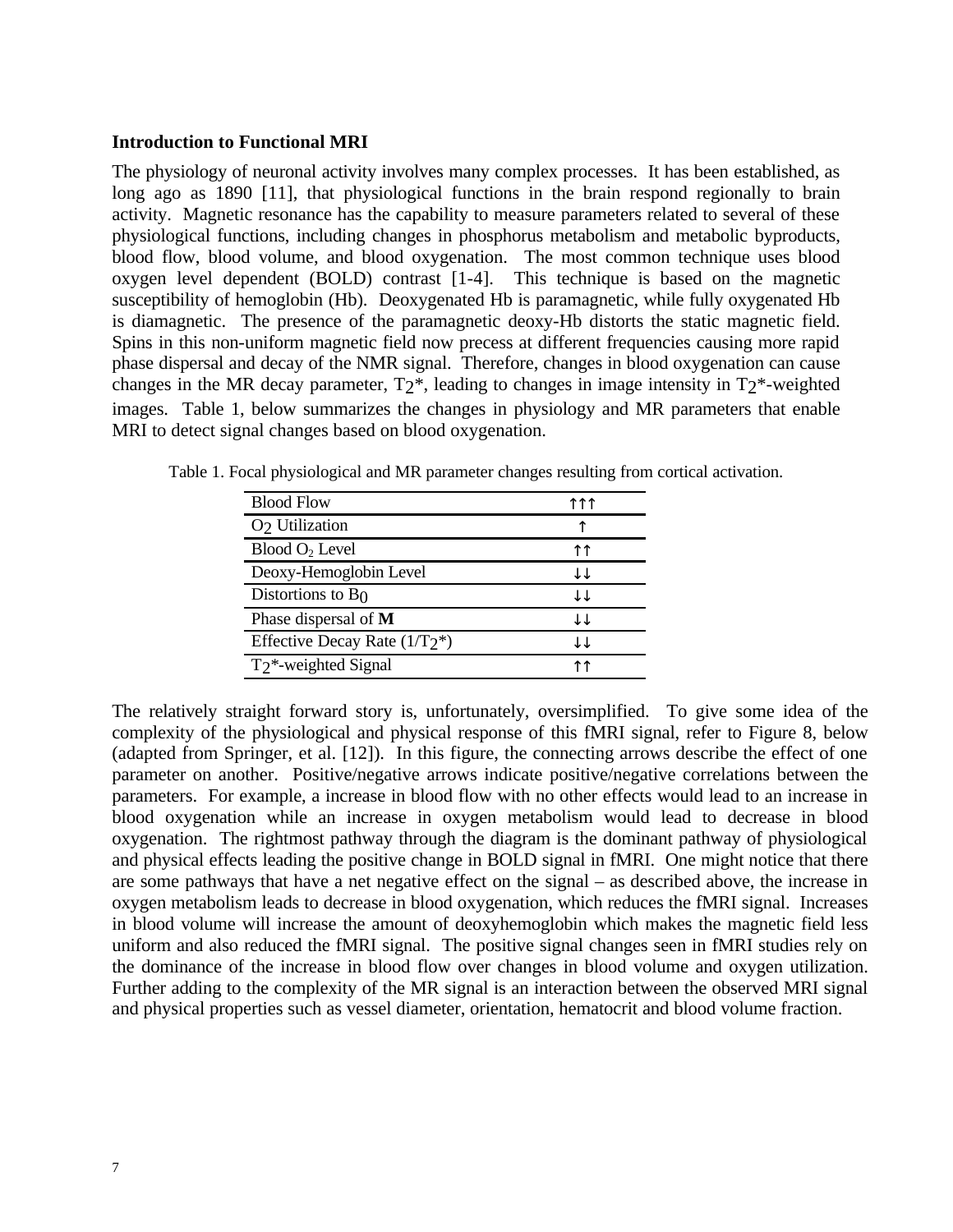

Figure 8. Schematic of interactions in the formation of the BOLD signal. Positive/negative arrows indicate positive/negative correlations between the parameters. The right most pathway (in bold arrows) is the most significant effect in most BOLD fMRI.

In a typical functional MRI experiment, two or more behavioral conditions are compared and the images are compared to define the regions of the brain that are different between the two conditions. Since the deoxy-Hb effect is quite small it is typically not visible in a single experimental condition, but can be identified only after subtraction from a different condition. This is sometimes referred to as the subtractive methodology. The images for a hand clenching task and a resting condition can be seen in Figure 9. Only after generating an average subtraction image or a map of a statistical parameter (e.g. a pixel-by-pixel t-test comparison between the conditions), are the regions of activity visible. These regions can be superimposed onto high resolution images or rendered volumes in order to identify the anatomical structures in the brain that are activated.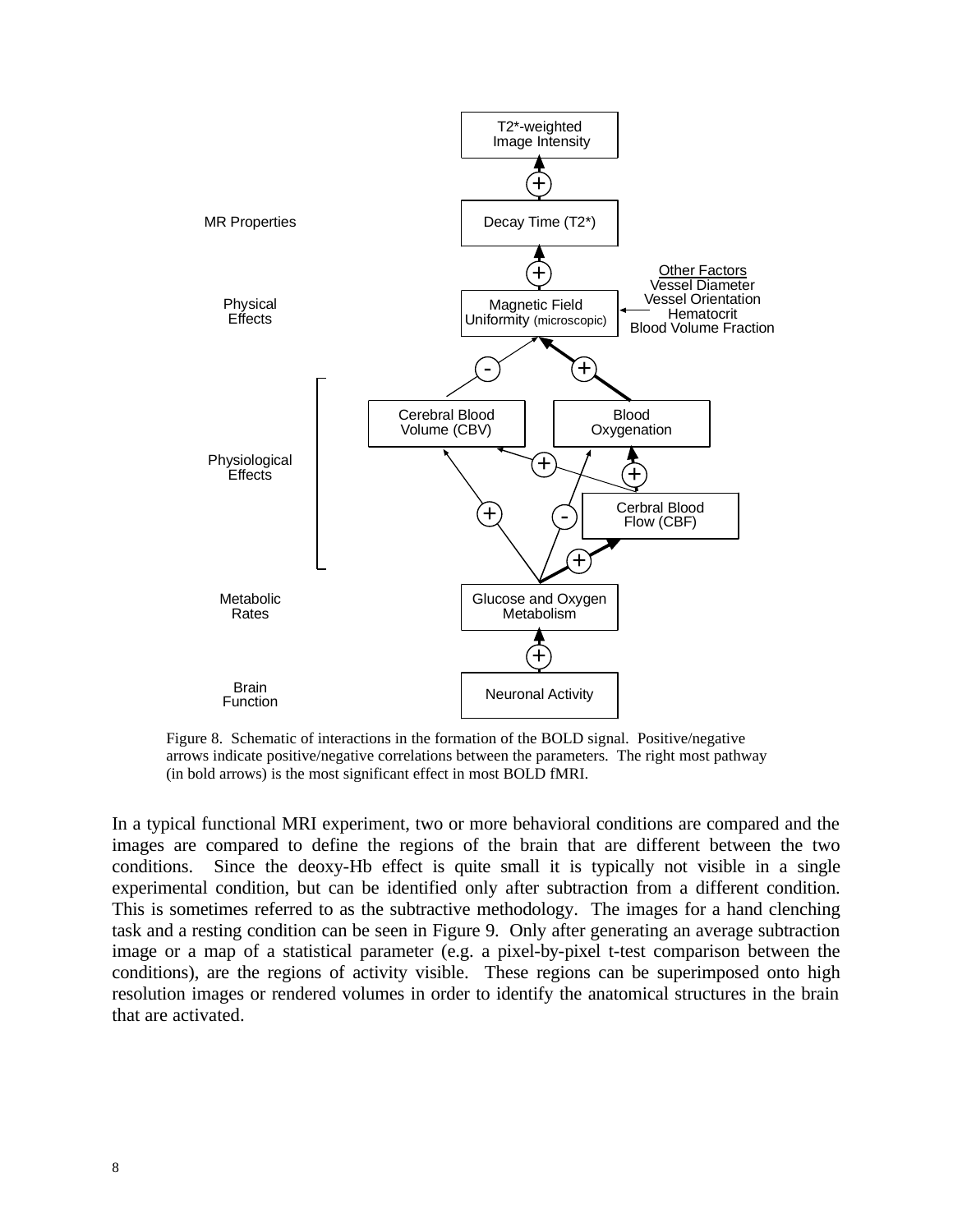

Figure 9. Graphical description of a functional MRI experiment: images from two behavioral conditions are subtracted to yield regions of brain activity. In this case, a hand clenching task was used to define the primary and supplementary motor control areas in the brain.

#### **Noise Issues**

Perhaps the most significant technical challenge in functional MRI is the small size of the activation related response. This has commonly been reported to be in the 1-4% range for imaging at the most common magnetic field strength - 1.5 Tesla. Noise in functional MRI comes from a variety of sources. In most MR imaging, the standard sources of noise are thermal noise from the subject (the human body is full of ions and electrons bouncing around generating electromagnetic noise), reception coil, preamplifiers and other electronics, and quantization noise from the analog to digital conversion. In functional MRI, it as also been observed that there are variations in the received signal that correlate strongly with the respiratory and cardiac cycles. These sources have been verified through independent acquisition of respiration and cardiac signals from a blood pulse oximeter and pneumatic systems for monitoring chest wall movement.

Another significant source of signal variations in functional MRI is head movement. Consider an object edge in which image intensity change of  $ΔI$ . A fractional pixel movement of size  $ΔX$ , can cause the image intensity to vary by about  $\Delta I \times \Delta X$ . At an object boundary, then, movements that are a small fraction of pixel can cause signal changes that are greater than the activation response of 1-4%. For common pixel dimensions of 1-3 mm, even a movement of 100 μm is problematic. There are also a variety of very slow signal drifts in image intensity that have been observed. These drifts, which appear in human subjects but not in inanimate phantoms, have a time course characterized in several to tens of minutes and are spatially variant. The suspected sources of these signal drifts include physiological state of the subject, equipment instability, and settling of the head into padding. Finally, uncontrolled or spontaneous neuronal events represents yet another source of noise. In the context of a functional imaging study this source of noise includes differences in the manner in which a task is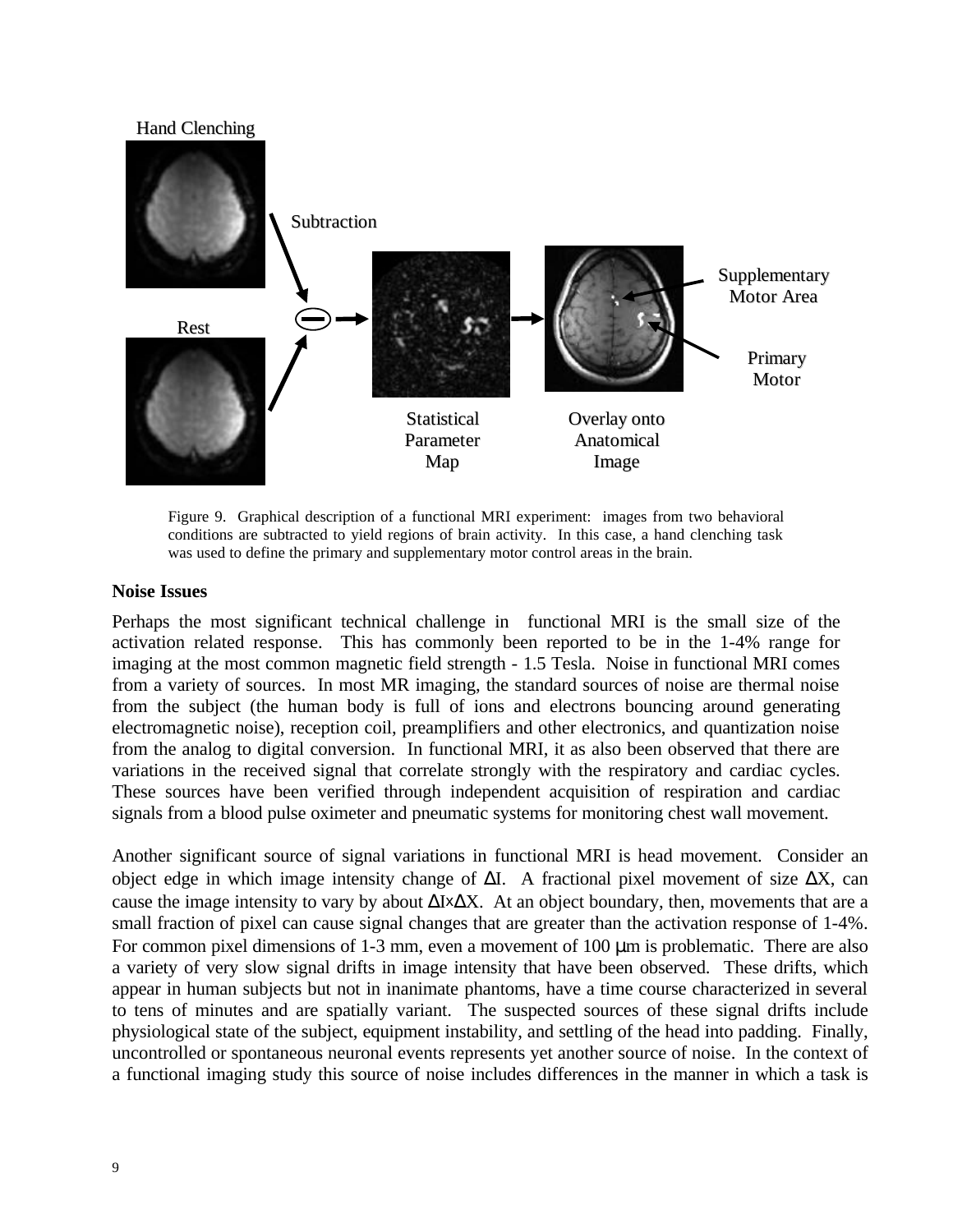performed, neuronal events associated with behavior (conscious or otherwise) unrelated to the task, and spontaneous firing of networks (consolidation processes, etc.).

There are a number of approaches to addressing noising fMRI data. First, all of the standard methods for improve the signal-to-noise ratio (SNR) with respect to thermal noise also apply to fMRI. This include using special reception coils, for example those designed to receive from specific parts of the brain, and using high field scanners, which increases the equilibrium magnetization as well as increasing the magnetic field non-uniformity's from the paramagnetic effects of deoxy-Hb (increases the size of the fMRI signal changes). In addition to these hardware solutions, one can commonly trade spatial and temporal resolution for improved SNR. In one formulation, the SNR equation for an MR image is:

$$
SNR = M V \sqrt{T_{A/D}}
$$

The parameter M in this relationship is the magnetization, which is a function of tissue parameters  $(T_1, T_2 \text{ or } T_2^*$ , spin density), imaging parameters  $(T_R, T_E, flip$  angle), and field strength,  $B_0$ . The parameter V is the voxel volume and  $T_{AD}$  represents the total time spent sampling k-space for a given image. Clearly, there are many factors that can be manipulated to improve the image SNR, but for fMRI, the most significant ones include lowering the spatial resolution (increasing V), using a high field strength magnet  $(B_0)$ , lengthening imaging times (increasing  $T_{A/D}$ ).

Depending on the spatial resolution and field strength, however, other sources of noise may be more important. In these cases, the traditional methods for improving the signal-to-noise ratio, such as using larger voxels, may offer only a small improvement to the fMRI data. These other sources of noise in functional MRI experiments are not as easily understood and new methods must be developed to correct for their effects. For example, one approach to minimizing the undesired effects of cardiac and respiratory variability and head movement is to use rapid acquisition techniques such as echo-planar imaging (EPI) [3, 4] and spiral imaging [13]. Rapid imaging allows physiological motion to be frozen so that it does contribute to intra-image data inconsistency. It also allows for a large number of images to be averaged in an attempt to reduce the undesired physiologic variations. Other approach to address pulmonary and cardiac noise are to gate or reorder data acquisition according the phases of the physiological cycle. It is also possible to acquire information about the physiological effects during at each acquisition and use this information to correct the data as part of the image reconstruction process [14-16].

The elimination of the effects of head movement represents another challenge for functional MRI experiments. Many experimenters use some form of head restraint, such as bite-bars (subject bites into a preformed dental mold) foam packing, or surgical pillows (a pillow that hardens and retains shape after evacuation of air). All of these methods work to some extent, though it is also important to properly instruct the patient not to move. Finally, head movement can be estimated and mostly corrected in post-processing by a number of methods [17-20].

Specific steps can be taken to reduce the effects of slow drifts in the MRI signal as well as head movement. One way to address these considerations is to repeat each behavioral state multiple times and ordering these states in an alternating, counter-balanced, or randomized ordering. These condition ordering schemes can also be used to address trends related subject performance and learning throughout the experiment . Post-processing strategies include removal of linear (high pass filtering) order drifts terms prior to statistical analyses and normalization of global image intensities.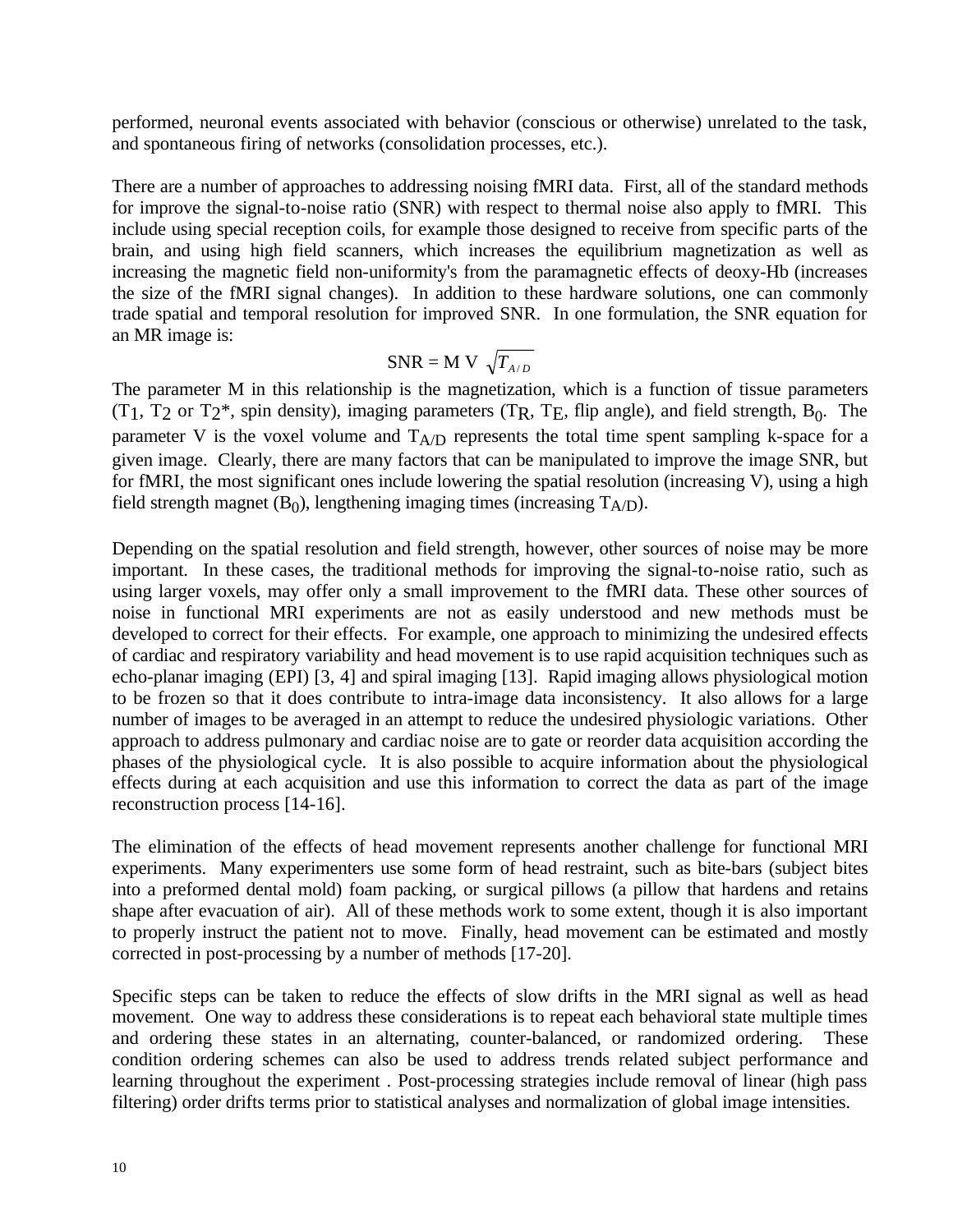# **Image Acquisition Issues**

As discussed above, the ability to freeze motion is a strong motivating factor for using rapid imaging methods for fMRI acquisition. In addition, accurately tracking time-course of fMRI changes requires rapid sampling for each slice (e.g. at least once every 2 or 3 seconds). Combined with the common need to study the whole brain, rapid imaging methods have been and will continue to be the dominant way of acquiring fMRI data. The most common methods for fMRI are the single-shot, T2\*-weighted methods like single-shot EPI and spiral imaging. While these methods are very fast and possess the good T2\*-weighting, they are also prone to susceptibility distortions and blurring as shown in Figure



Figure 10. Demonstration of susceptibility distortions in EPI.

10. In addition, the use of higher field strengths (3 and 4 Tesla) for fMRI only increases the size of these distortions. There are several approaches to addressing these distortions. First, a variety of post-processing techniques to correct for some of the distortion do exist and help to some extent [21- 24]. In addition, higher performance gradient systems also reduce distortions by increasing the bandwidth of the acquisition (which reducing the susceptibility effects relative to the overall bandwidth). Finally, the use of multi-shot variants can reduce distortions at the expense of image acquisition time (temporal resolution). When using multi-shot techniques, however, one must also be aware of the potential for increased signal variations due to physiological fluctuations and head movement.

# **Signal Temporal Characteristics**

In addition to the noise processes, it is important to consider the temporal dynamics of the activation response when design experiments and processing strategies. The MRI response is delayed and relatively slow compared to actual brain activity. There are a number of factors associated with temporal response of the deoxy-Hb effect, however, it is commonly reported to take 6-9 s to reach peak and 8-20 seconds to return to base line intensity. Negative responses following a block of activity are commonly seen and while not widely replicated, some groups have reported an initial negative response 500-2500 ms after activity begins. Figure 11 contains a drawing of a typical temporal response to neuronal activity. This temporal response must be considered when designing appropriate processing strategies, assigning images to particular behavioral states or transition regions, and detecting short duration states. This is also important for experimental design. For example, when alternating between two behavioral states, the temporal response results in a cutoff frequency of approximately 1 cycle / 12 s.

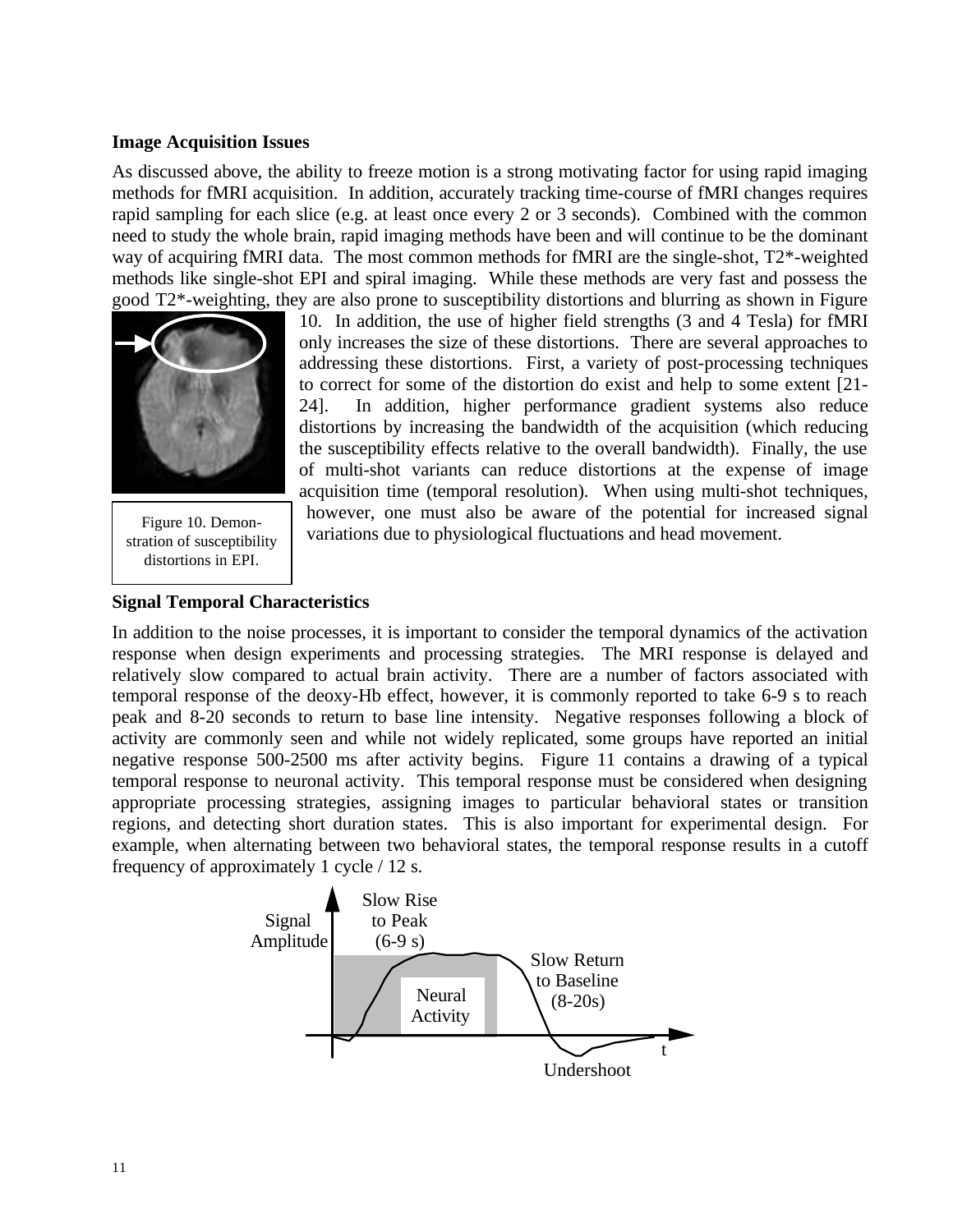

Figure 11. Typical time course for activation related signals in  $T_2^*$ -weighted (BOLD) functional MRI.

# **Event-Related Functional MRI**

A recent development in functional MRI is the imaging of the responses to individual trials, known as event-related fMRI or single-trial [25-28]. Above (Figure 11), we described the response to a block of trials all of the same kind (e.g. a continuous string of finger movements). Because the hemodynamic response is rather slow, the responses all blur together to exhibit roughly a constant response size in the central portion of the block. In event-related fMRI, the responses to individual trials are examined. This is done by using an experimental designs that allows these responses to be extracted. For example, the inter-trial interval (ITI) can be extended to allow the response to arrive and dissipate before the next trial is given (this is usually 10-12 seconds, but can be longer if task being executed in the trial is rather long). Individual responses can also be extracted by randomly mixing the trial types or randomizing the ITI, but allowing the responses to overlap. When this is done, fluctuations in the signal intensity result from the summation of responses of differing sizes to the mixed trial types or from the summation of the responses to randomly timed trials. The estimation of the response location, size and shape in event-related fMRI is presently an active area for research. A complicating factor in the analysis is that the assumed shape of the hemodynamic response can greatly affect the fMRI analysis, perhaps necessitating the acquisition of information regarding the hemodynamic response. This powerful new approach to fMRI allows considerably more flexibility in the design of fMRI paradigms and allows separation of effects based on stimulus type, response type, reaction time, etc. For example, subject errors can be analyzed separately than correct responses and the response to rare events can be separated from common events.

# **Statistical Testing**

One critical step in any functional MRI study is the statistical testing, thresholding and result compilation. In general, once images have been through a variety of preprocessing stages (e.g. image reconstruction, distortion removal, movement correction, etc.), general statistical analysis can be applied (for a review see [29]). The most commonly applied methods are the linear parametric methods, which include such methods as t-test, cross-correlation, ANOVA, and the general linear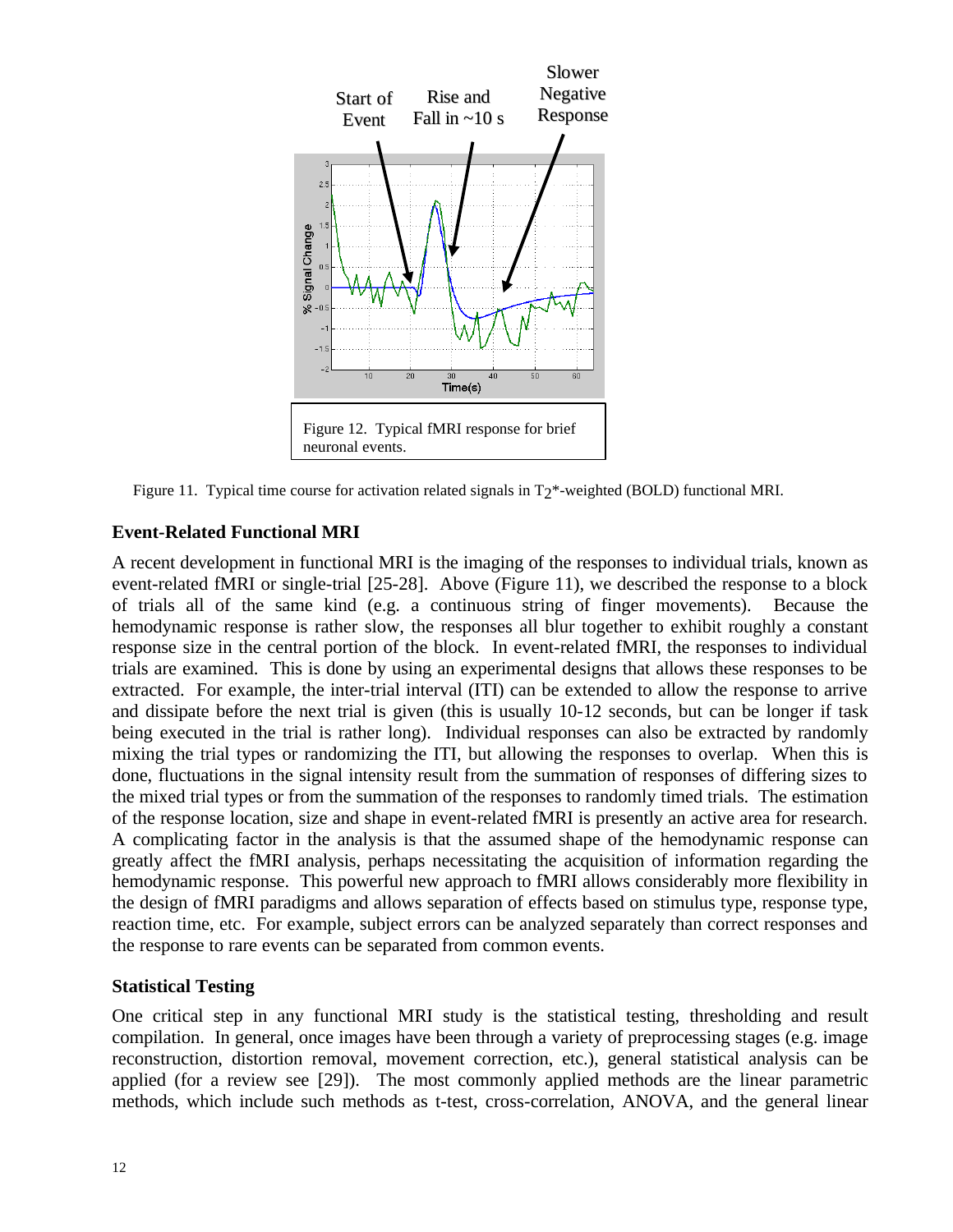model (multiple regression) [30]. There methods are easy to use and can easily give measures of statistical significance, but have more restrictive assumptions about the fMRI response timing and shape and about the noise characteristics. Non-linear parametric methods, for example, are less restrictive and can be used to estimate the parameters regarding the shape of the response [31]. At the far other extreme are methods that do not even require assumptions about the times that the activation begins and ends [32-34].

After initial statistical testing, the data are queried according the kind of information to be derived. Often, a specific hypothesis is posed that a particular regions involved with the performance of a particular task. In these cases, one may identify the regions of interest and evaluate the statistical test over those regions. In other cases, there is no *a priori* expectation of the regions that are involved. In these cases, similar methods are used considering the whole brain as a region of interest, but that statistical analysis is must be more conservative (higher statistical threshold) since there is an increased chance the random pixels will considered to be active. Finally, the data need to be made available for use by the end user. This often means placing the data in a standard atlas (e.g. Taliarch coordinates [35]) or by overlaying the functional information onto an anatomical frame of reference. There are numerous packages, some free – some not, available from university and government sites, major equipment manufacturers, and private companies for processing fMRI data. Most of these packages have capabilities for movement correction, statistical analysis and display.

# **References**

- 1. Ogawa, S., T. Lee, A. Nayak, and P. Glynn, Oxygenation-sensitive contrast in magnetic resonance image of rodent brain at high magnetic fields*. Magn Reson Med*, 1990. **14**: p. 68-78.
- 2. Ogawa, S., D.W. Tank, R. Menon, *et al.*, Intrinsic signal changes accompanying sensory stimulation: Functional brain mapping with magnetic resonance imaging*. Proc. Natl. Acad. Sci., USA*, 1992. **89**: p. 5951-5955.
- 3. Bandettini, P.A., E.C. Wong, R.S. Hinks, R.S. Tikofsky, and J.S. Hyde, Time course EPI of human brain function during task activation*. Magn. Reson. Med.*, 1992. **25**: p. 390-397.
- 4. Kwong, K.K., J.W. Belliveau, D.A. Chesler, *et al.*, Dynamic magnetic resonance imaging of human brain activity during primary sensory stimulation*. Proc. Natl. Acad. Sci., USA*, 1992. **89**: p. 5675- 5679.
- 5. Lauterbur, P.C., Image formation by induced local interactions: examples employing nuclear magnetic resonance*. Nature*, 1973. **242**: p. 190-191.
- 6. Mansfield, P., Multi-planar image formation using NMR spin echoes*. J Phys C*, 1977. **10**: p. L55-L58.
- 7. Mansfield, P. and I.L. Pykett, Biological and medical imaging by NMR*. J. Magn. Reson.*, 1978. **29**: p. 355-373.
- 8. Likes, R.S. Moving gradient zeugmatography. U.S. Patent 4,307,343, 1981.
- 9. Ljunggren, S., A Simple Graphical Representation of Fourier-Based Imaging Methods*. J. Magn. Reson.*, 1983. **54**: p. 338-343.
- 10. Twieg, D., The k-trajectory formulation of the NMR imaging process with application in analysis and synthesis of imaging methods*. Med Phys*, 1983. **10**: p. 610-621.
- 11. Roy, C.S. and C.S. Sherrington, On the regulation of the blood-supply of the brain*. J Physiol (London)*, 1890. **11**: p. 85-108.
- 12. Springer, C.S., C.S. Patlak, I. Palyka, and W. Huang, Principles of susceptibility constrast-based functional MRI: The sign of the functional MRI response, in *Functional MRI*, C.W.T. Moonen and P.A. Bandettini, Editors. 1999, Springer-Verlag: Berlin. p. 91-102.
- 13. Noll, D.C., J.D. Cohen, C.H. Meyer, and W. Schneider, Spiral K-space MR Imaging of Cortical Activation*. J. Magn. Reson. Imaging*, 1995. **5**: p. 49-56.